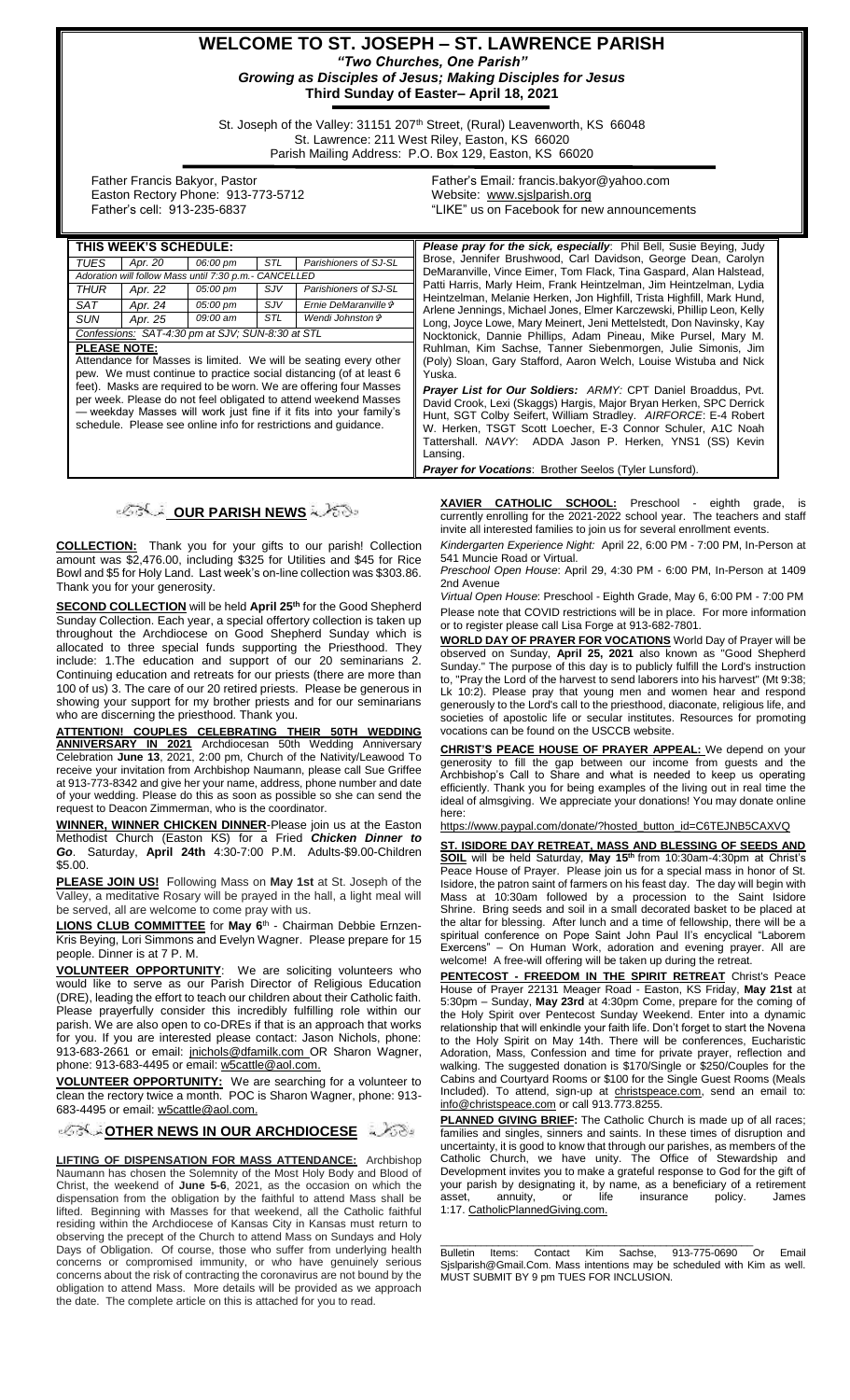**WELCOME TO ST. JOSEPH – ST. LAWRENCE PARISH** *"Two Churches, One Parish"* **Growing as Disciples of Jesus; Making Disciples for Jesus April 18, 2021**

#### **PAGE 2 – bulletin (FOR POSTING ON THE CHURCH INTERNET SITE)**

**GOVT. SHOULD NOT TELL A WOMAN WHAT TO DO WITH HER BODY**  To suggest that there are no circumstances in which the government can tell people what to do has no merit whatsoever. Our govt. routinely enacts laws which prevent people from doing certain actions both to their own bodies and other peoples' bodies. By way of example, we are not legally allowed to sell our bodies for sex, or take drugs, or sell organs. However, the most important issue is that the woman's body is not the only body involved in an abortion. The baby, as a matter of scientific fact, is a separate human being from the mother with its own genetic code, blood type and fingerprints. The fatal "choice" being made does not relate to the mother's body, but that of the innocent child.

**PROJECT CHRYSALIS** Tuesday **April 27**-In Person, St. Luke Room at Church of the Ascension and Online via Zoom, 7:00PM Project Chrysalis is a ministry offering hope through Sacred Scripture and community to parents or grandparents who have lost a child or grandchild. While this ministry is not a bereavement group, our mission is to offer support and hope through scripture in a time of transformation. Our next meeting will be held on **April 27,** from 7:00-8:15pm, in person in the St. Luke Room, at Church of the Ascension, and online via Zoom. For more information, including the Zoom invitation link, contact Deacon Ken Billinger at 913-634-4210 or email kbillinger@archkck.org. The group is open to parents or grandparents who have lost children.

#### **WORLD WIDE MARRIAGE ENCOUNTER WEEKEND EXPERIENCES:**

Come! . . . Arise my love, my beautiful one, and come! For see the winter is past, the rainsare over and gone. During this joyful Easter Season, as we celebrate the risen Christ and the promise of new life, come away and tend to the garden of your marriage. The next in-person Worldwide Marriage Encounter Weekend Experiences, will be **April 30 - May 2**, and **July 16- 18**, at Savior Pastoral Center in Kansas City, Kansas. For more information, visit our website at www.wwme4youandme.org, and follow us on Facebook. To apply for the weekend call/email Deacon Tony & Barb Zimmerman at 816-741-4066, [tonybarbz@prodigy.net](mailto:tonybarbz@prodigy.net)

**GRATIA PLENA FUNDRAISING SOCIAL**: Gratia Plena House of Discernment for Women for a Fundraising Social on Saturday, **May 1st.** Please register on our website and plan to stop by between 6pm - 9pm in the McDevitt Hall at St. Joseph Parish in Shawnee. Support Religious Vocations and learn more about this unique ministry. Enjoy charcuterie, adult beverages, and dessert! Bid on silent auction items featuring St. Joseph works of art and hand painted Polish Pottery. Celebrate the Feast of St. Joseph the Worker and our Founders Day, established 5/1/17. Questions? Email GratiaPlenaKS@gmail.com. Go to GratiaPlenaKS.org for more information and to register. Please continue to pray with us for all vocations. St. Joseph the Worker, pray for us.

**FOSTER APPRECIATION MASS WITH ARCHBISHOP NAUMANN:** May is Foster Care Awareness Month! Did you know there are over 7,500 children in care in Kansas? Over 2,000 foster families have opened their hearts and homes to lovingly care for many vulnerable children until they can safely return home. To show our gratitude to these families and raise awareness for the need for more loving foster homes, please join us for a Foster Appreciation Mass with Archbishop Naumann on Sunday, **May 2nd,** 9:30 a.m. at Holy Trinity Catholic Church, 13615 W 92nd St. Lenexa. All foster families and those who serve the foster community are invited to attend. The Livestream link can be found on the Holy Trinity Catholic Parish YouTube Channel or by visiting htlenexa.org. Foster and adoptive parents, please connect with the ministry by visiting www.archkck.org/foster under the "Connect With Us" menu tab. We are working to grow this ministry throughout the Archdiocese so that we can pray for and support you as you answer the call to help children in need. Thank you!

**BABY BOTTLE BOOMERANG** to benefit Wyandotte & Olathe Pregnancy Clinics Do you have loose change? Do you have a heart to help those in need? Do you want to make an eternal impact in the lives of many? Wyandotte & Olathe Pregnancy Clinics encourage you to join in their Baby Bottle Boomerang fundraiser that helps them serve women and families facing difficult pregnancies so they can choose life for their children. Beginning on Mother's Day **(May 9**), please pick up a baby bottle to fill with loose change or bills, and return the bottles to church by Father's Day (**June 20**). Or, to donate online, visit www.wyandottepregnancyclinic.org and click on the "Events" menu tab. Your participation will make a profound difference in the lives of the women they serve and WILL save lives!

**CHRIST'S PEACE HOUSE OF PRAYER** has adjusted many of the ways we operate in order to create a safe environment for our retreatants. The layout of our facility naturally lends itself to social distancing with separate guest cabins and rooms each with private entrances and self-contained kitchen and shower areas. We have altered many of our operating procedures including how we clean, serve food and interact in the public spaces together so as to eliminate the spread of the virus. The transform CDC pandemic guidelines are carefully followed. We want our guests to be safe and know that they can trust the steps we have taken to make that possible. It is a privilege to serve each of you in these challenging times. Schedule a time for a personal retreat, organize a group retreat or join one of our monthly preached retreats. Send an email to: info@christspeace.com or call 913.773.8255 to schedule a retreat. Visit us at christspeace.com.

**2021 RETREAT SCHEDULE FOR CHRIST'S PEACE:** May 15: St. Isidore Mass - Blessing of Seeds and Soil May 21-23: Freedom in the Spirit

June 25-27: St. Joseph – With a Father's Heart July 9-11: Theology of the Body w/ Fr. Thomas Loya August 13-15: Consecration to Mary September 17-19: Living in the Present Moment October 15-17: Discovering the Wisdom of Saint Pope JPII November 19-21: Unlocking Difficult Scripture December 3-5: Advent Silent Retreat January 7-9: New Year Spiritual Reflection and Planning

BEGINNING EXPERIENCE ~ Grief Support Weekend Beginning Experience is offering a healing weekend **April 30 – May 2,** 2021, at Savior Pastoral Center in Kansas City, Kansas. This invitation is open to men and women of all ages who have suffered the loss of a spouse through death, divorce, or separation. It is a time to heal and a time to begin anew. Reservations are required. For more information visit: www.beginningexperience kc.org email: register.bekc@gmail.com or contact Laura 308-530-1873

**3 DAY YOUTH CONFERENCE "THE SUMMIT" - FOR ALL HIGH SCHOOL YOUTH:** The Summit is a three-day Catholic youth conference hosted in Overland Park, KS. We will encounter the Lord together in the Sacraments and Adoration, through dynamic speakers, praise and worship, small group conversation, and downright fun. The Summit is open to all incoming high school freshmen (those entering 9th grade) through graduating high school seniors (those exiting 12th grade). **June 14-16th**, 2021 from 9:00am-9:00pm each day There will be keynote addresses, time for small groups, praise and worship, daily Mass, confessions, and Eucharistic adoration as well as plenty of time for games so be prepared for full days! You can visit their website at: <https://www.kcksummit.org/about> . The conference is being hosted by The Church of the Ascension (9510 W 127th St, Overland Park, KS 66213). Our main session space will be outside under a huge tent. Parking will be available on site each day. Breakouts sessions and vendor spaces will be available inside. COST For teens, the cost is \$150/teen. For chaperones, the cost is FREE (\*up to a parish ratio of 6:1 then \$50 per additional chaperone). Priests and religious attend at no cost! Registration includes access to all summit sessions, 6 meals (lunch & dinner all 3 days), an awesome t-shirt, snacks, inflatable games and personal lanyard name badges. WEBSITE For more information, you can visit our FAQ's page on website. QUESTIONS Contact Ascension Youth Minister McMahon (785) 218-2708 /Imcmahon@kcascension.org

**CAMP KATERI TEKAKWITHA**: There is still time to take advantage of a week of faith, fun, and friends happening down at Camp Kateri Tekakwitha this summer! We can't wait to spend that time with your (grand)kids and family. Camp Kateri Tekakwitha has always been a place of adventure activities combined with powerful, spiritual, and unique encounters with God. As with every summer, we continue to enhance our property to allow for a safe place for kids and families to develop life-changing memories. This summer we are offering both day camps and overnight camp options. The day camps are a great way for kids to have the opportunity to experience camp, but allow them to return home in the evenings. We look forward to spending the summer with you. We are excited to announce that we are expanding the first sessions of our Kateri and Jr. High camp sessions to include an overnight option. These sessions will now be hybrid camps for campers who wish to come as a day camper, leaving and returning each day, AND for campers who wish to stay overnight. The cost is the same. All campers will enjoy the same activities. If you haven't had a chance to sign your (grand) kids up yet, there is still time! All age groups have availability for both boys and girls. Give them the opportunity to experience faith, fun, and friends in a safe and thrilling atmosphere. Camp Kateri Tekakwitha continues to be a place of adventure activities combined with powerful, spiritual, and unique encounters with God. To see the available camp spots visit https://archkck.org/camp/camps/camp-sessiondates-cost-availability/. Visit www.archkck.org/camp for more information about Camp Kateri Tekakwitha. And, join us on Facebook (Camp Tekakwitha at the Prairie Star Ranch) and Instagram (camptekakwitha)

**DISABILITY RESOURCE SERIES** The Special Needs Ministry and EMBRACE are offering a series of Thursday evening Zoom workshops on a variety of topics related to providing for a child with special needs. Qualified professionals will explain Kancare/Medicaid benefits, transition planning, Working Healthy and much more. Review all the session topics and register at www.archkck.org/special-needs.

**SPECIAL NEEDS FAMILY CAMP** Camp Tekakwitha and the Special Needs Ministry offers a family camp designed especially for families who have a child with a disability. Enjoy a weekend away to spend quality time with the family you and God have created. Each participant with a disability will have a camp buddy to accompany them and be of assistance to the family throughout the weekend. All Covid-19 protocols will be followed. Register by emailing: camptekreg@gmail.com. For questions or scholarship information, contact [tracunas@archkck.org.](mailto:tracunas@archkck.org)

**TOTUS TUUS FOR PEOPLE WITH SPECIAL NEEDS** The Totus Tuus Team will offer an adapted Totus Tuus program for people between the ages of 6 and adult with intellectual/developmental disabilities. The program will be held July 19th to July 23rd from 10:00 a.m. to 2:00 p.m. at Prince of Peace in Olathe. Fee is \$40 per person. Enrollment is limited. Register at www.archkck.org/special-needs by Monday, July 5th. For questions, contact tracunas@archkck.org

### **ಿನ್ಸ್ಲೇ[R](http://www.google.com/url?sa=i&rct=j&q=&esrc=s&source=images&cd=&cad=rja&uact=8&ved=0CAcQjRxqFQoTCL3M6dfYlskCFQfIYwodK-sMqA&url=http://www.clipartpanda.com/categories/corner-scroll-design&psig=AFQjCNEcNGu-GRs-N_tcfj31hDOCKS7EqQ&ust=1447823402338642)ESOURCES** ಎ∕ನೌಿ

**PRAYER FROM POPE FRANCIS DURING THE CORONAVIRUS PANDEMIC** O Mary, you shine continuously on our journey as a sign of salvation and hope. We entrust ourselves to you, Health of the Sick. At the foot of the Cross you participated in Jesus' pain, with steadfast faith. You, Salvation of the Roman People, know what we need. We are certain that you will provide, so that, as you did at Cana of Galilee, joy and feasting might return after this moment of trial.

Help us, Mother of Divine Love, to conform ourselves to the Father's will and to do what Jesus tells us. He who took our sufferings upon Himself, and bore our sorrows to bring us, through the Cross, to the joy of the Resurrection. Amen.

We seek refuge under your protection, O Holy Mother of God. Do not despise our pleas – we who are put to the test – and deliver us from every danger, O glorious and blessed Virgin.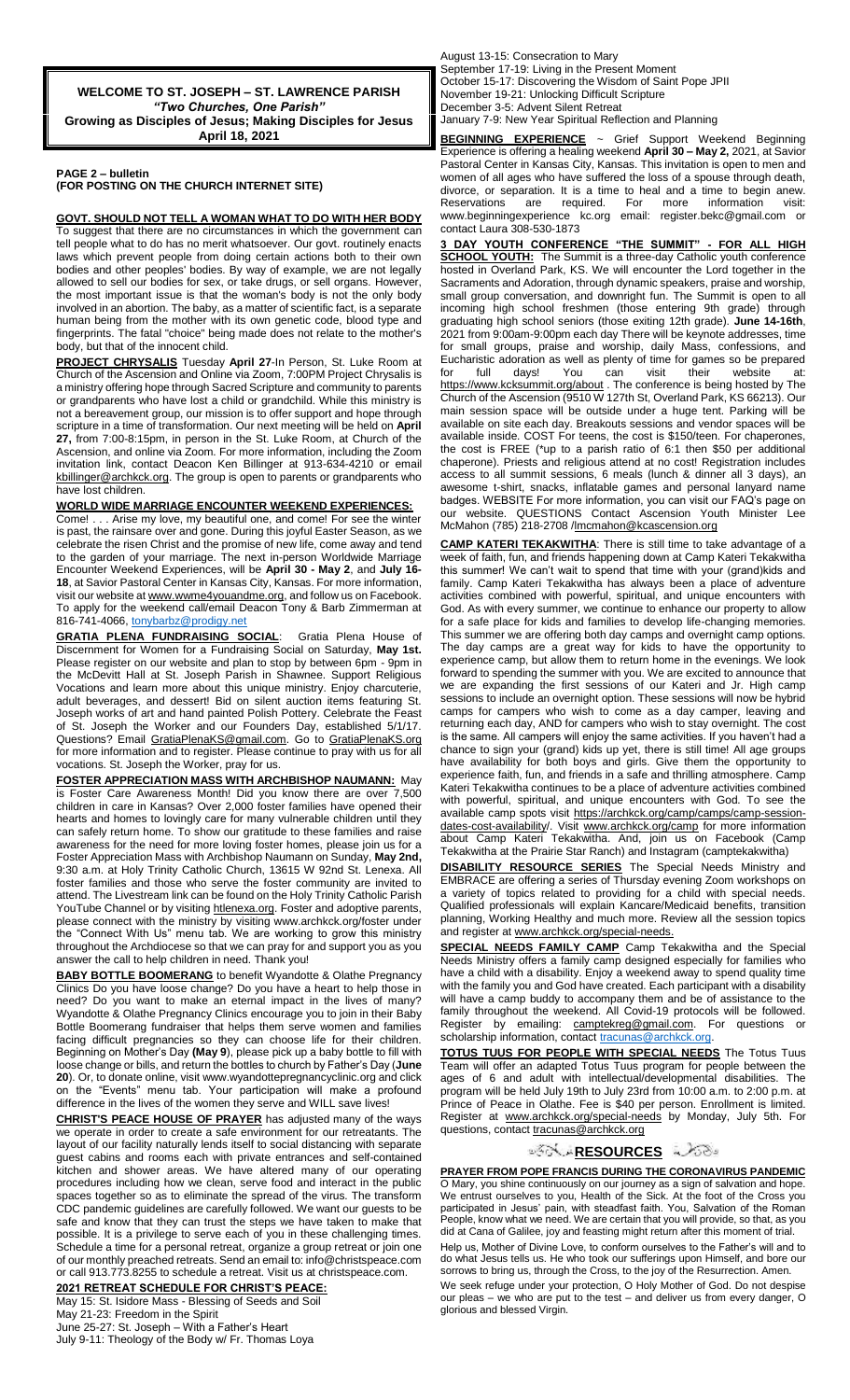**ONLINE MASSES:** For those who may not be able to attend our parish masses, here are some of the masses that are available to watch on line or on television:

- For regular TV Channel 38 airs Sunday morning Mass at 7:00am each week.
- For Dish and DirecTV EWTN airs Sunday Mass a few times throughout the day.
- For livestream here are some you may wish to look up: o Church of the Ascension, Overland Park - Sunday Masses at
	- 8:15am, 10:00am, 11:45am & 5:00pm <https://kcascension.org/> o Queen of the Holy Rosary, Wea - Sunday Mass at 8:30am
	- <https://qhrwea.church/watch-daily-mass> o St. Michael the Archangel, Leawood - Sunday Mass at 9:00am
	- <https://stmichaelcp.org/ecatholic-live>

Here you can find links to Holy Masses online from different parishes all around the world. There is a link to see the calendar with the Catholic Holy Masses live online. Click on the chosen hour when you want to see the Holy Mass online[. https://mass-online.org/daily-holy-mass-live-online](https://mass-online.org/daily-holy-mass-live-online) **PLANNED GIVING BRIEF: CARES ACT – TAX BENEFITS FOR CHARITABLE GIVING EXTENDED THROUGH 2021**

1. **Increase in tax deduction for cash gifts:** For donors that itemize their tax return, before the new legislation, the annual income limit was capped at 60% for cash gifts. The new legislation allows for charitable donations up to 100% of a donor's annual income.<br>2. New deduction: If you do not itemize when f

2. **New deduction:** If you do not itemize when filing your tax return, to reduce your tax liability, you will be allowed to take a special tax deduction of up to \$300 for charitable donations. For more information visit the Archdiocesan website, *CatholicPlannedGiving.com.*